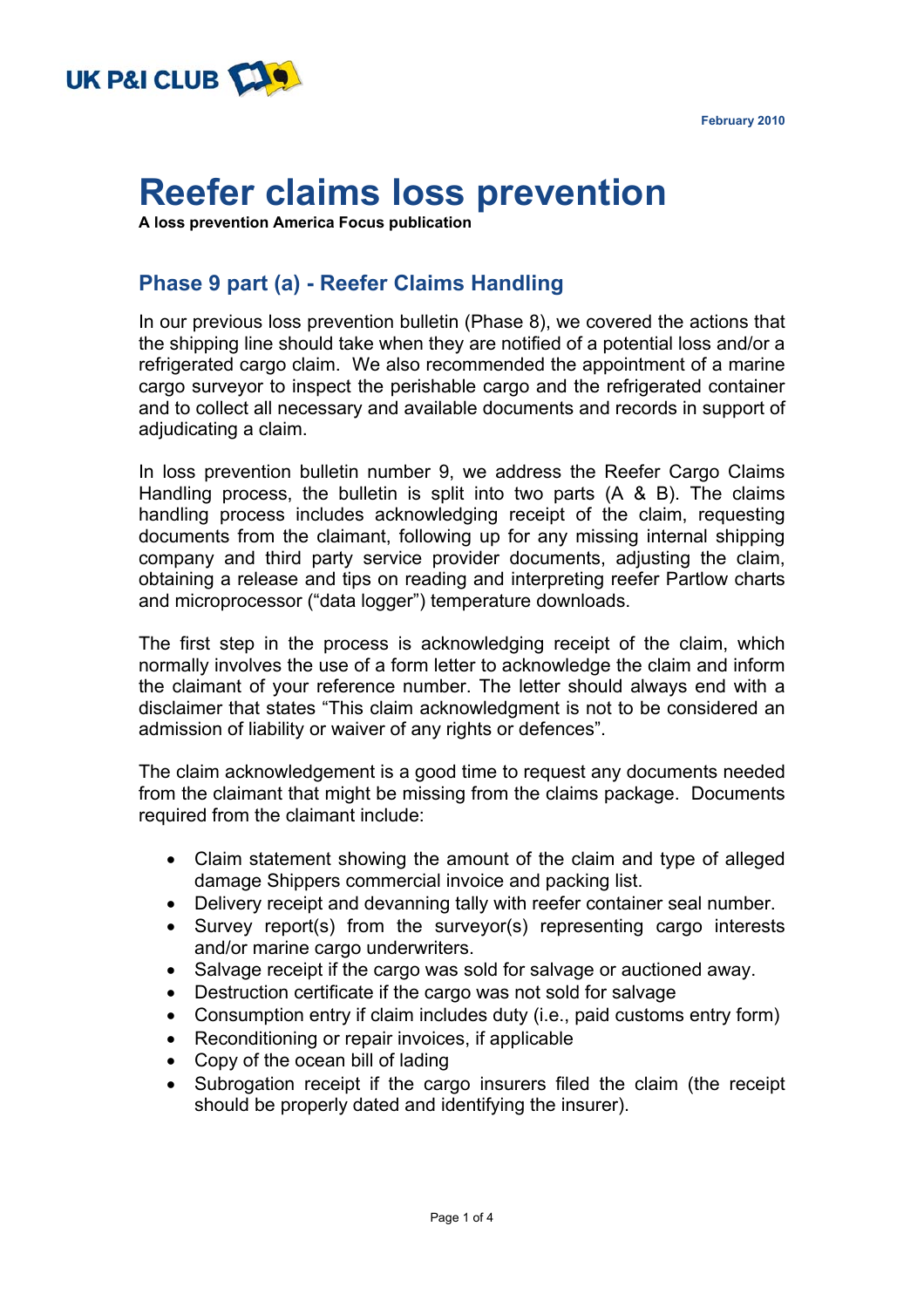Requests should be sent to internal departments and/or third party service providers for the following records:

- Refrigerated container microprocessor ("data logger") download covering the entire transit with temperature records, alarms, event logs and computerized pre-trips.
- Partlow charts covering the entire transit
- Load and discharge port vard monitoring logs/records
- Vessel reefer container monitoring records
- Controlled atmosphere, modified atmosphere or fresh air exchange records
- $\bullet$  Equipment interchange receipts (EIR) showing dates and times, the fresh air and temperature settings and the condition of the refrigerated container at the time of delivery to the load port (EIR fill in) and pick up from the discharge port (EIR full out).

Once all of the documents have been gathered, the claims handler must review the documents and decide if the carrier is fully liable, partly liable or not



liable and formally accept or decline all or part of the claim.

The first step in the claims review process is to evaluate the bill of lading and document all of the facts specified on the bill of lading such as place of receipt, port of lading, port of discharge, place of delivery, types and amounts of cargo and shipper's specified thermostat and fresh air ("vent") settings.

It is important for the claims handler to validate and document key dates such as the date and time of:

- Harvest
- $\bullet$  Packing
- Cargo stuffing into container
- Receipt of the container at the load port.
- Container laden onboard the vessel
- Container discharge from the vessel
- Pick up of container from the discharge port
- $\bullet$  Final delivery of cargo
- Devanning of cargo
- Survey and/or other inspections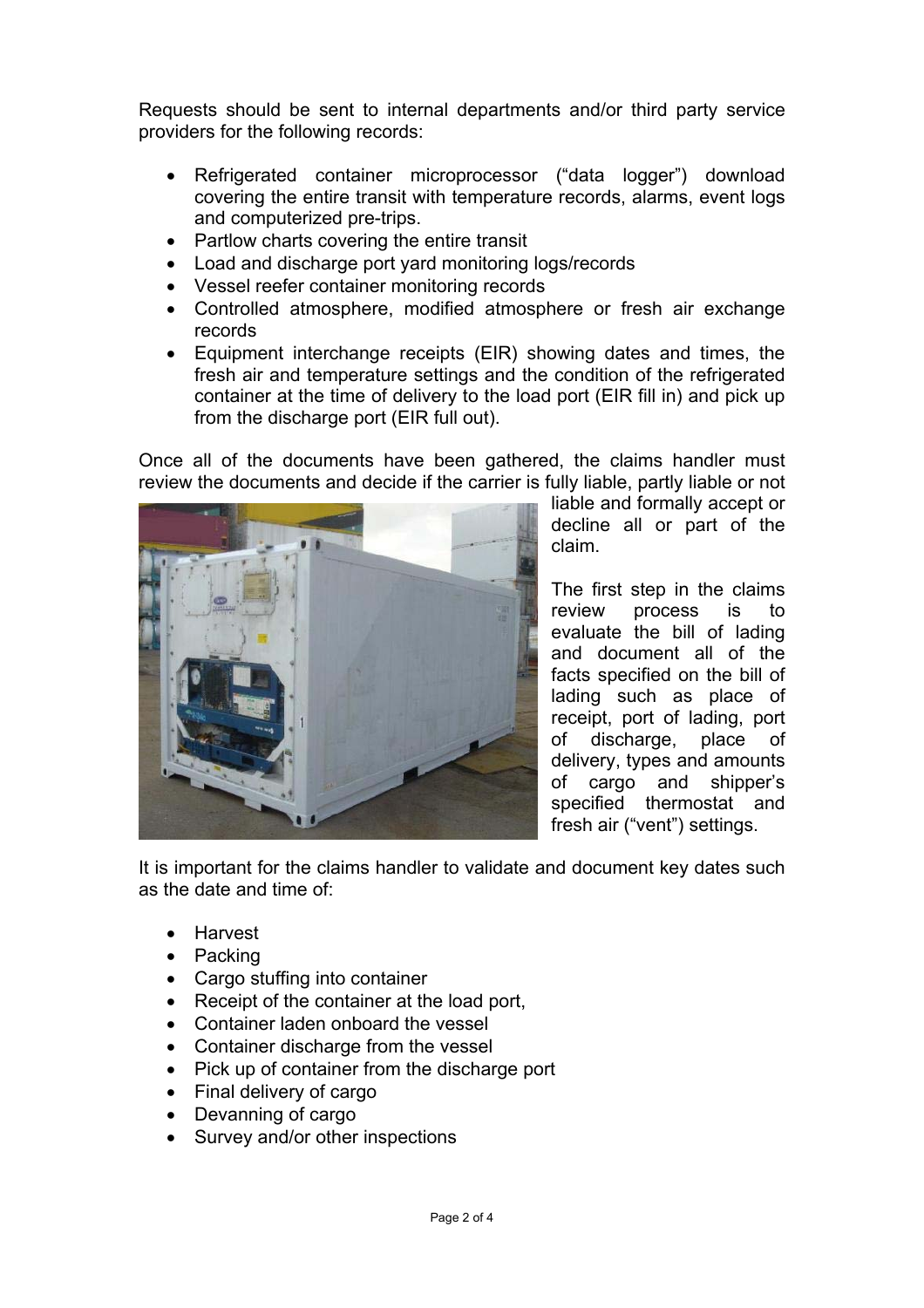Once these dates are established, the claims handler must review the atmosphere and/or temperature records to determine if the requested settings, as noted on the bill of lading were maintained for the entire period of transit from stuffing to devanning the container.

- If it is determined that a third party such as a terminal, rail carrier, trucker and/or controlled atmosphere provider is responsible for the loss, a full set of claim documents should be sent to the third party holding them fully responsible for the claim.

- If it is determined by the claims handler, after review of all available documents including but not limited to atmosphere and temperature records and survey/quality control inspections reports with exhibits, that the temperatures and/or atmospheres were not maintained within generally acceptable limits and times, a determination should be made if the claim should be paid in part or full.

Diagnostic evaluations of the microprocessor data loggers should be conducted to establish if the refrigerated container exhibited any substantive performance issues and adequately maintained the shipper's requested set point temperature from the onset of the trip through delivery to the consignee. A check should be made of the container's microprocessor download for "substantive" alarms or other signs of problems with the refrigeration system. Since the alarms may have no effect on the cargo temperature, it is important to solicit the input of a subject matter reefer expert to professionally interpret the microprocessor download and evaluate the performance of the refrigeration unit.

As a general rule, baseline air temperatures while the refrigerated container is operating and not in defrost mode should be maintained at or below the shipper's specified thermostat setting for freeze cargoes (generally at or less than  $0^{\circ}$  F) and within  $2^{\circ}$  to  $3^{\circ}$  F the shipper's specified thermostat setting for chill cargoes (normally at or about 28 $\degree$  F or higher). For chill cargoes, the maintenance of supply air temperatures is usually at or about the bill of lading set point temperature while the refrigerated container is operating and not in defrost mode. Return air temperatures are characteristically slightly higher than the supply air temperatures once the initial temperature pull down of "properly pre-cooled" cargo has been completed. It is important to note that refrigerated containers are not designed to promptly "pre-cool" hot cargo (i.e., cargo stuffed into the container at pulp temperatures above the shipper's specified thermostat setting).

For brief periods of time during loading and off loading of the refrigerated container from the vessel and repositioning of the container, the refrigeration unit will be detached from electric power and there will be brief increases in air temperatures in the refrigeration unit's supply and return air registers – these temperatures are not indicative of the temperatures of the cargo space. When the container's power is turned back on, the air temperature will generally